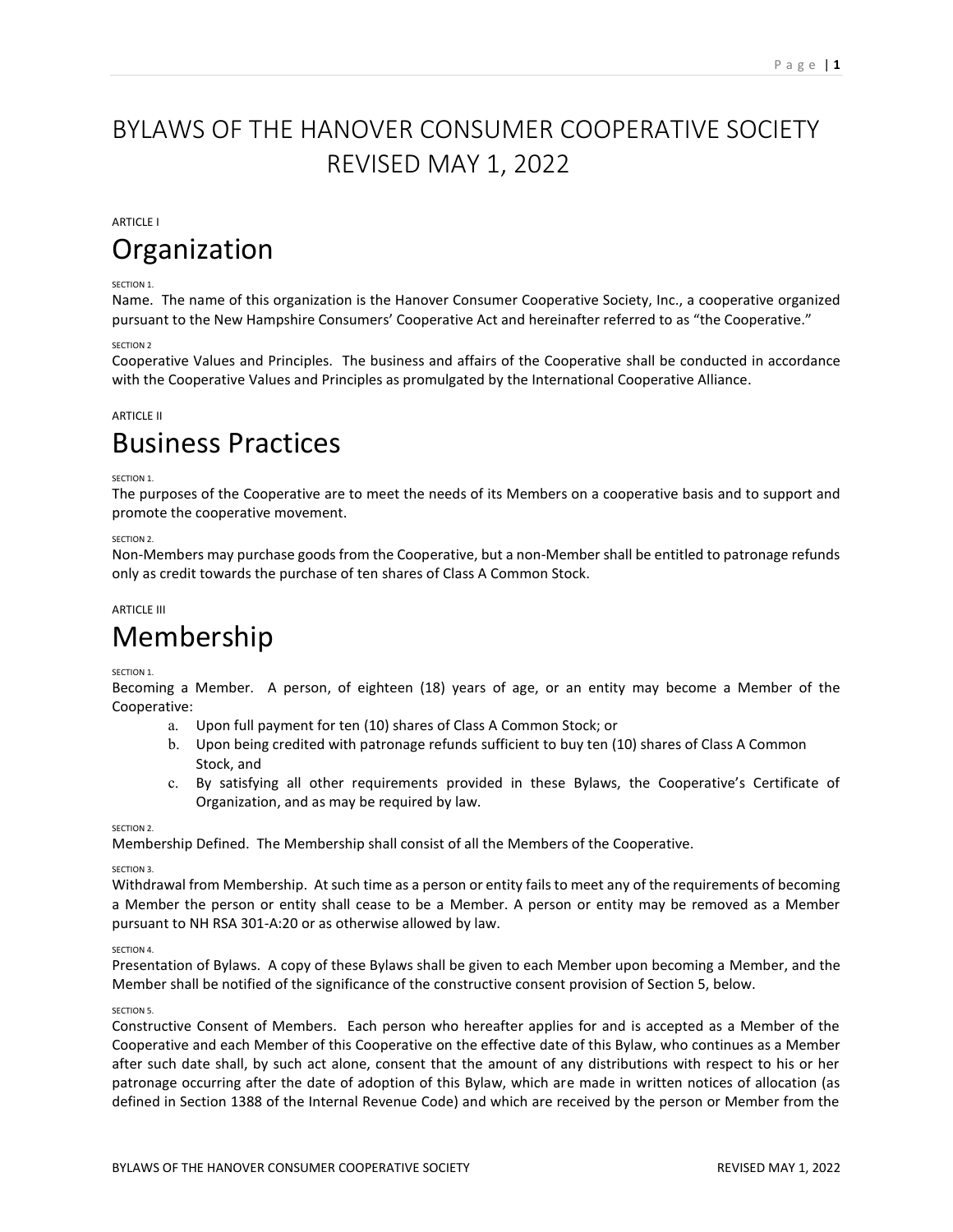Cooperative, will be taken into account by the person or Member at their stated dollar amounts in the manner provided in Section 1385 (a) of the Internal Revenue Code in the taxable year in which such written notices of allocation are received by the person or Member.

## SECTION 6

Shares Non-assessable. No Member of the Cooperative may be held liable for the debts of the Cooperative beyond amounts credited towards Membership shares.

## ARTICLE IV

## Rights of Members

## SECTION 1.

Membership Control. The Members shall elect a Board of Directors to administer the affairs of the Cooperative. Through these Bylaws, the Members delegate to the Board of Directors certain powers and responsibilities but retain for the Members the power and the right to amend the Bylaws and the Certificate of Organization and such other rights and powers as expressly provided herein and in the Certificate of Organization or as provided by law.

## SECTION<sub>2</sub>

Regular Meetings. The Cooperative shall have one (1) or more regular meetings during the year. One regular meeting shall be designated the "Annual Meeting" of the Cooperative and shall be held within four (4) calendar months following the end of the immediately preceding fiscal year. In advance of the Cooperative's fiscal year the Board may designate such other date(s) as a regular meeting for the coming fiscal year.

## SECTION 3.

Special Meetings. Special meetings may be called by a majority vote of the Board of Directors and must be called whenever a petition for such a meeting, signed by at least ten (10) percent of the Members, is presented to the Board.

## SECTION 4

Conduct of Meetings. Except where the Bylaws and Certificate of Organization otherwise provide, Robert's Rules of Order, as revised, shall govern at regular and special meetings.

## SECTION 5.

Rights, Responsibilities and Limitations of Membership. Every Member shall have an equal right to participate in Membership meetings, to have one (1) vote in all elections, to attend meetings of the Board of Directors as provided herein, and to share in the distribution of net savings as provided in these Bylaws. Membership approval shall be required of any decision of the Board involving commitments of sums in excess of four percent (4%) (in the aggregate) of the previous fiscal year's gross annual sales, an enactment or amendment of the Bylaws or the Certificate of Organization.

## SECTION<sub>6</sub>

Board Candidacy. Any Member who meets the qualifications noted in Article V of these Bylaws and the legal requirements of the states in which the Cooperative's operations exist may seek to be a candidate for the Board of Directors.

## SECTION 7.

Voting. Decisions to be made by the Members, including the election of the Board of Directors and the amendment of the Bylaws or the Certificate of Organization, shall be by a vote of the Membership held in connection with a regular or special meeting of the Membership. The voting shall be conducted during a period of between three (3) and thirty (30) days as determined by the Board. Each Member shall have one (1) vote and only one (1) vote.

## SECTION 8.

Method of Voting and Notice of Meetings. The Board of Directors shall determine the method by which Membership voting is conducted, which may include electronic ballot, paper balloting, or both, provided that there are reasonable opportunities for all Members to vote. Voting by proxy is prohibited. Notice of the voting shall be sent to each Member via the last known electronic or postal address at least ten (10) days prior to the meeting and as required by law.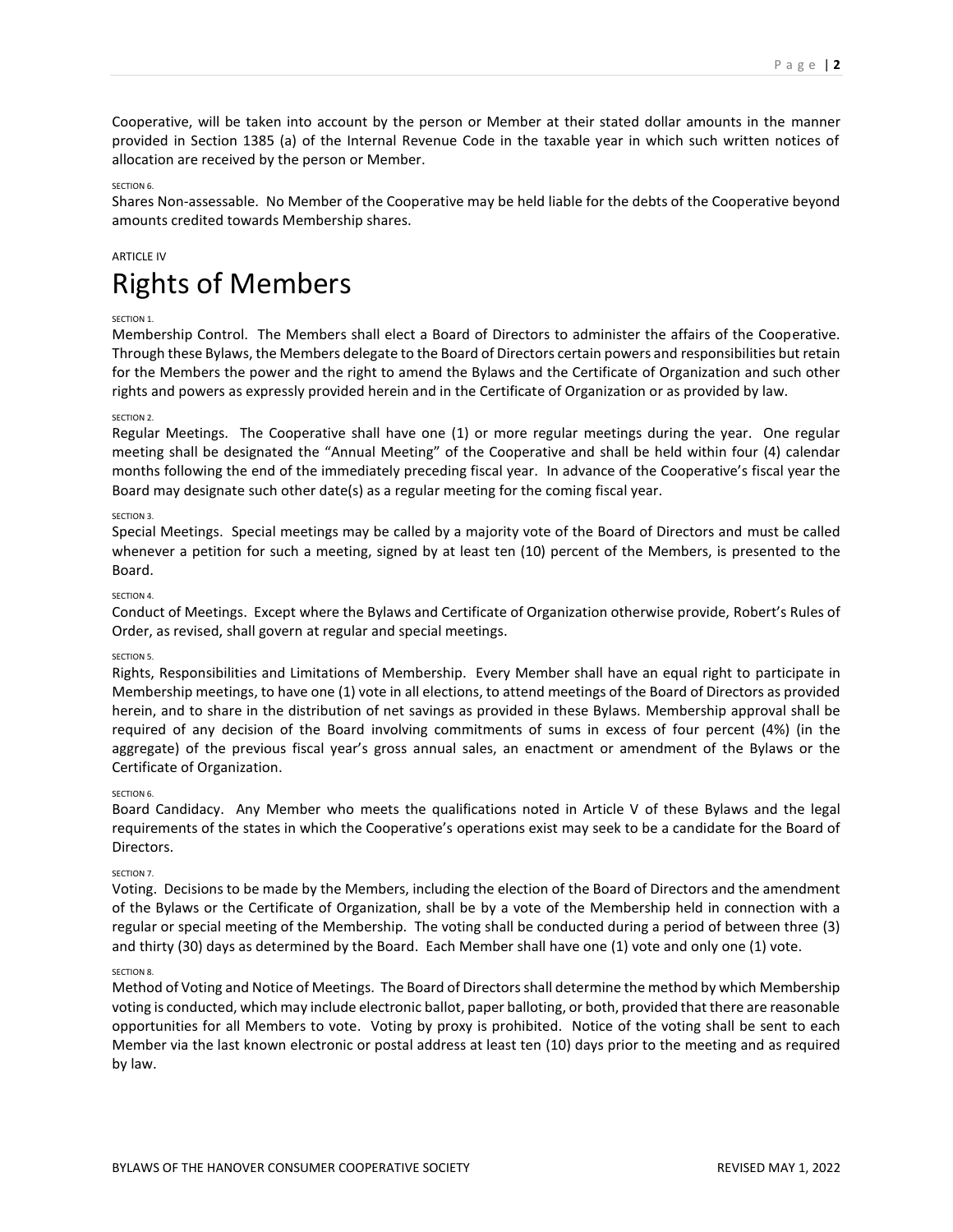## SECTION 9.

Quorum. In order for any election of Directors or voting by Members on other matters to have effect, valid ballots from least five hundred (500) Members, as certified by the Board, must be received by the end of the voting period ("a quorum"). In the event that a quorum is not achieved, no votes or actions on substantive matters shall be valid, though procedural actions may be taken. The President or other presiding officer shall declare the meeting closed. The Board shall call a special meeting to be commenced on a date no more than forty-five (45) days from the close of a meeting lacking a quorum, to take up the agenda items of the closed meeting. This process may be repeated at the discretion of the Board until a quorum is established. Directors whose seats were up for election shall remain seated until replaced by duly elected Directors. Should a vacancy occur before a successor Director is duly elected and qualified, the Board shall have the right to fill such a vacancy by appointment as per Article V, Section 7.

## SECTION 10.

Access to Information. The Cooperative shall make its Annual Report available to the Members at its annual meeting as provided by NH RSA 301-A:31. Upon request, a Member shall have access to the books and records of the Cooperative to the extent provided by law.

## **ARTICLE V**

## Board of Directors

## SECTION 1.

Composition of the Board. The governance of the Cooperative shall be vested in a Board of Directors which shall consist of twelve (12) Members of the Cooperative, each of whom shall be at least twenty-one (21) years of age. Directors shall be elected by the Membership during the voting held in connection with the Annual Meeting of the Cooperative. Directors shall serve three-year staggered terms so that the regular terms of four (4) Directors expire at the start of the first regular Board meeting following the election of Directors at which their successor is qualified to take office.

## SECTION 2

Term Limits. Consecutive three-year terms for any Director shall be limited to two (2).

## SECTION 3.

Taking Office. A duly elected or appointed Director shall take office at the later of (a) the first Board meeting following the Director's election or appointment, or (b) the expiration of any notice period required by law for the licensing and authorization of any business activities conducted by the Cooperative.

## SECTION 4

Election of Officers. At the first Board meeting following the election of Directors each year, the Board shall elect, from among its eligible members, a President, Vice President, Secretary, and Treasurer. Each Officer shall serve until a successor is duly elected and qualified.

## SECTION 5.

Employees as Directors. Provided they are also Members of the Cooperative, are duly elected or appointed, and do not report directly to the Board or the General Manager, a maximum of two (2) employees of the Cooperative may serve on the Board of Directors. No employee Director shall be eligible to serve as an Officer of the Board. No employee Director shall participate in the evaluation of the General Manager or in the determination of the General Manager's compensation or benefits, nor shall they participate in that portion of executive sessions that involve personnel matters, except regarding the selection of the General Manager as provided below. Employee Directors may participate in executive sessions that do not involve personnel matters at the discretion of a majority of the non-employee Directors present and voting. Employee Directors may participate in the selection of a General Manager but may not participate in the determination of the General Manager's compensation or benefits.

## SECTION 6.

Duties and Disqualification. Directors are fiduciaries of the Cooperative and shall at all times conduct themselves in a manner consistent with the Cooperative Values and Principles referenced in Article I Section 2 and with the Board's written policies governing Board process. If a majority of the full Board determines that any Director is not properly discharging their duties to the Cooperative, the Director may be removed from the Board of Directors by a vote of the Co-op's membership at a duly called meeting or by judicial action (NH RSA 293-A:8).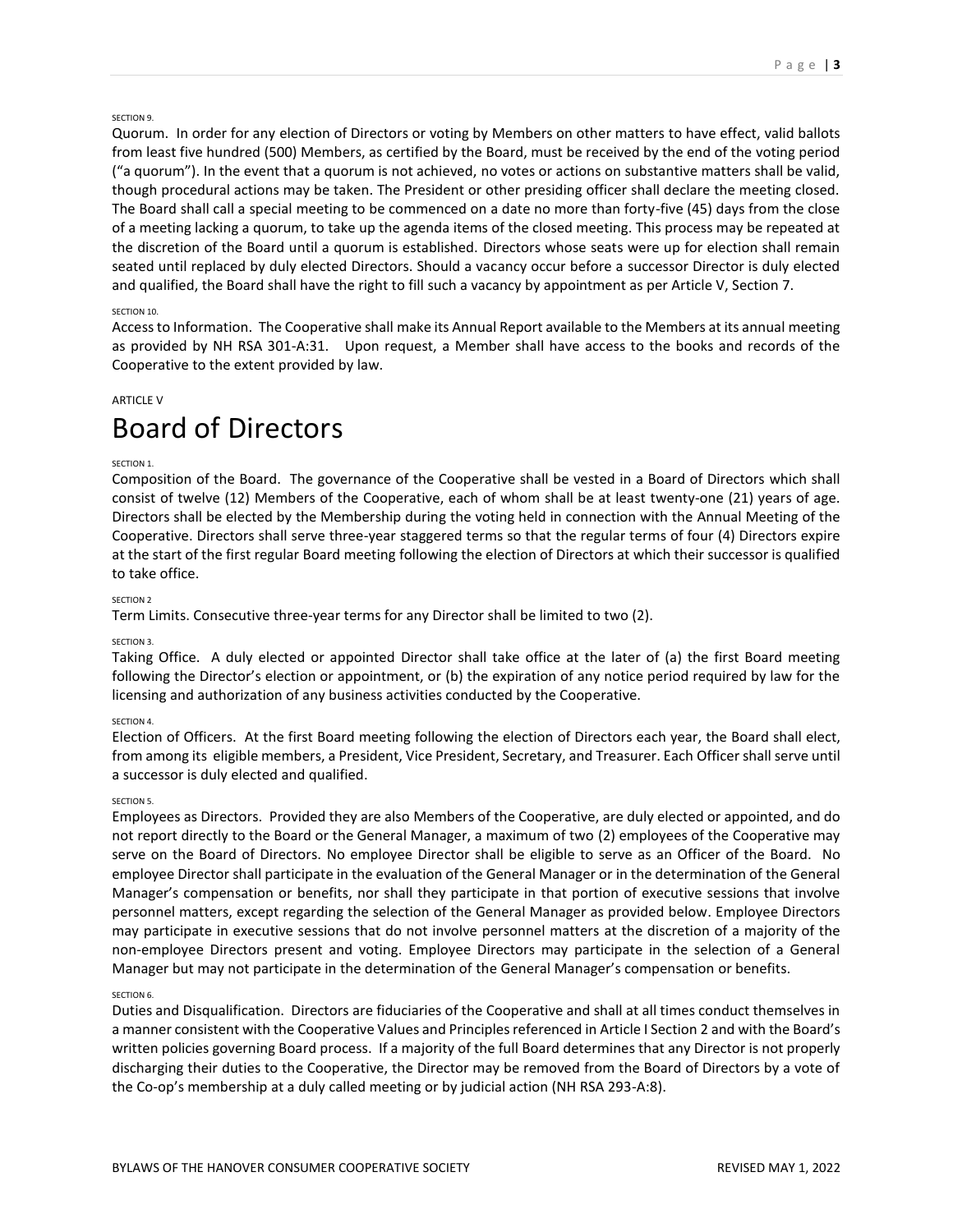#### SECTION<sub>7</sub>

Vacancies. The Board of Directors may fill by appointment any vacancy on the Board. An appointed Director shall serve through the next regular election, when the unexpired portion of the term shall be filled by election. The Board of Directors shall fill by election, from among its eligible members, any vacancy among the Officers.

#### SECTION 8.

Regular Meetings. Regular meetings of the Board, on the call of the President and with due notice to the Directors and Members, shall be held at least quarterly. A simple majority of the fixed number of Directors required in these Bylaws shall constitute a quorum. Any Member of the Cooperative may attend any meeting of the Board of Directors and may, upon invitation of the presiding officer, participate in its discussions.

#### SECTION 9.

Executive Sessions. The Board may conduct an executive session, closed to all but the Board and its invitees, upon a vote of two-thirds (2/3) of the Directors present specifying the matter or matters to be discussed in executive session. All binding decisions of the Board shall be made by recorded votes in open sessions.

## SECTION 10

Majority Rule. Unless otherwise required by the Certificate of Organization, by these Bylaws or by law, a majority vote of the Directors present at a meeting at which a quorum has been satisfied shall be the act of the Board of Directors. Remote participation by a director or directors is allowed, provided that the director is able to cast a vote remotely.

#### SECTION 11.

Special Meetings. The President may convene special meetings of the Board and shall convene such a meeting upon request of at least four Directors. A special meeting may be held only upon at least two (2) days' notice to all Directors, specifying the matters to be discussed.

#### SECTION 12.

Selection of the General Manager. The Board shall select the General Manager who shall report to the Board and conduct the day-to-day business of the Cooperative. As the General Manager is an employee of the Cooperative, they shall be eligible to participate in all employee benefits and shall be subject to all employee and board policies. If there are conflicting policies, the board policy shall prevail.

#### SECTION 13.

Fiscal Year. The fiscal year of the Cooperative shall be as established by the Board.

#### SECTION 14.

Annual Audit. The Board shall engage a certified public accounting firm to conduct an annual audit of the financial records of the Cooperative to ascertain whether they conform to Generally Accepted Accounting Principles.

#### SECTION 15.

Indemnification. To the extent allowed by law, the Cooperative shall indemnify and reimburse each present, past, and future Director for any claim or liability (including expenses and attorneys' fees actually and reasonably incurred in connection therewith) to which such person may become subject by reason of being a Director.

## ARTICLE VI

# Duties of Officers, Executive Committee, and General Manager

#### SECTION 1.

President. The President shall preside at all Membership and Board meetings, sign and execute (or provide a signature for facsimile reproduction), with the Treasurer, all shares of stock. The President shall sign such other documents as required on behalf of the Cooperative and shall perform any other duties required by the Board.

## SECTION 2.

Vice-President. The Vice-President shall perform the duties of the President when the President is unable to do so. Should the President and the Vice-President both be absent from a Membership or Board meeting, the Officers and Directors present shall elect one from among themselves to preside at the meeting.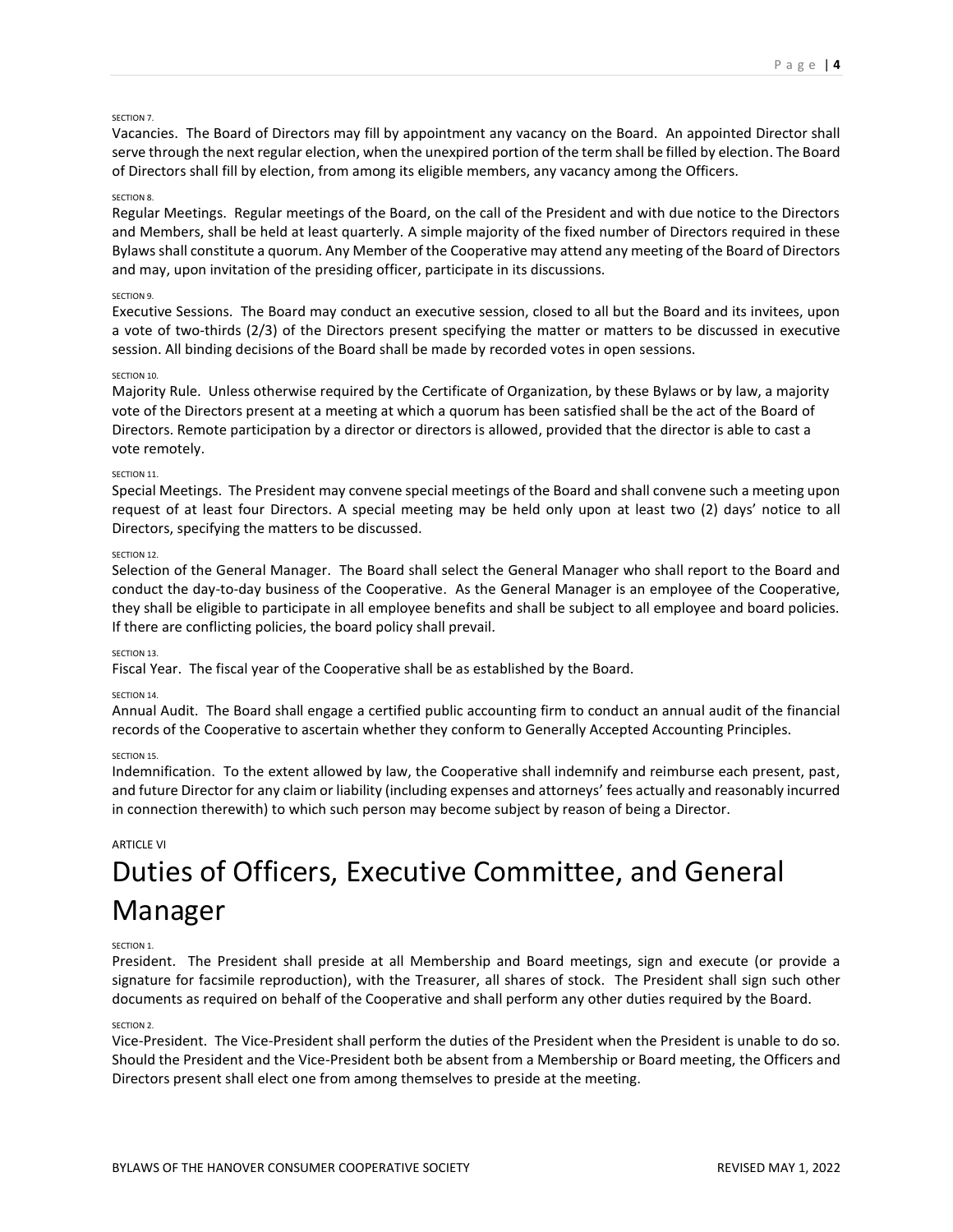## SECTION 3.

Secretary. The Secretary shall attend all meetings of the Membership and of the Board of Directors and shall be responsible for recording the names of all Directors present, all votes and proceedings of each meeting, and the minutes of their proceedings, or designate such a person to do so. The Secretary shall keep, or cause to be kept, the records, documents and other papers of the Cooperative in such a manner and for such purposes as the Board may require.

## SECTION 4.

Treasurer. The Treasurer shall attend all meetings of the Membership and of the Board of Directors, shall present reports at such meetings as requested by the Board, and shall sign with the President all certificates of stock.

## SECTION 5.

Executive Committee. The Executive Committee, consisting of the President, the Vice President, the Treasurer, and the Secretary, may act on current business of the Cooperative in emergency situations when it is impossible to convene a quorum of the Board within the two-day notice period as required in Article V, Section 11. All decisions of the Executive Committee shall be reported to the Board no later than at the next Board meeting and shall be subject to the approval of the Board as a whole.

## SECTION 6.

General Manager. The General Manager shall administer and supervise the business of the Cooperative and shall be directly responsible to the Board for the discharge of these duties.

## SECTION7.

Indemnification. To the extent allowed by law, the Cooperative shall indemnify and reimburse each present, past and future Officer for any claim or liability (including expenses and attorneys' fees actually and reasonably incurred in connection therewith) to which such person may become subject by reason of being a Director.

## ARTICLE VII

## Capital

## SECTION 1.

Stock. There shall be authorized two (2) classes of stock in the Cooperative:

- a. Class A shares, which shall have a par value of five dollars, are shares issued by the Cooperative in consideration for becoming a Member of the Cooperative.
- b. Class B shares, which shall likewise have a par value of five (5) dollars, are shares issued only to Members as patronage refunds in lieu of cash payments. Class B shares may or may not have a fixed maturity date.
- c. The issuance of all shares shall be in compliance with the Cooperative's Bylaws and Certificate of Organization and with the laws of New Hampshire and the United States, including their securities laws and laws concerning consumer cooperatives.
- d. There shall be no fractional shares. Shares may be issued without certificate except as required by law.

## SECTION<sub>2</sub>

Dividends. Maturity Date. There shall be no dividends paid on Class A or Class B shares. The Board of Directors may require that any Class B shares distributed as Net Savings (patronage refund) have a fixed maturity date. The maturity date shall be as determined by the Board of Directors prior to the distribution of the shares as patronage refund. The terms of share redemption upon maturity shall be as determined by the Board of Directors in place at the time of the share redemption.

## SECTION 3

Call for Payment. When the Board of Directors determines that the Cooperative has sufficient working capital, the Board may in its discretion call Class B shares for payment at par. The Board, in its discretion, may call Class B shares prior to their fixed maturity date and may elect to call only Class B shares having a specified maturity date and not call Class B shares of a different maturity date.

## SECTION 4

Purchase of Shares. Each person or organization before admittance into Membership of the Cooperative shall purchase and make full payment on ten (10) shares of Class A stock.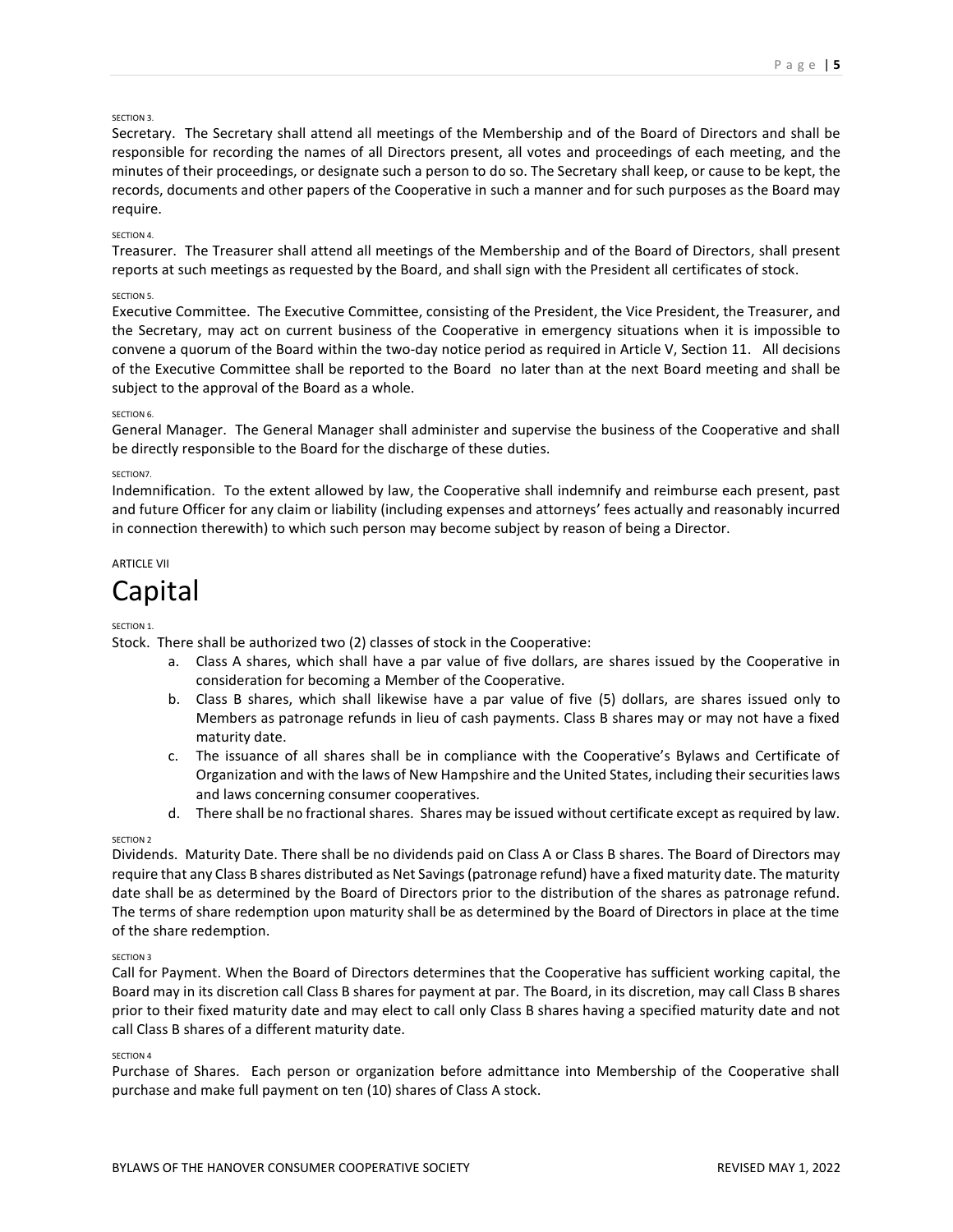## SECTION<sub>5</sub>

Share Transfer and Redemption.

- a. Except as provided in these Bylaws or as required by law, shares in the Cooperative are transferable only upon the approval of the Board of Directors.
- b. Any Member desiring to withdraw from Membership must inform the Cooperative in writing and tender for redemption all shares owned by the Member. The Board of Directors may in its discretion authorize the redemption of shares so tendered. The redemption proceeds shall equal either the par value or the book value of the stock, whichever is less.
- c. If the Cooperative does not, within sixty (60) days of the tender, purchase all or any part of the holdings tendered, the Member may dispose of the unpurchased interest elsewhere, subject to the approval of the transferee by a majority vote of the Directors. Any would-be transferee not approved by the Directors may appeal to the Members at their first regular or special meeting thereafter, and the action of the meeting shall be final. A vote of the majority of the Members voting at a regular or special meeting may order the Directors to exercise their redemption power or approve of the transferee.
- d. The Directors may use reserve funds to recall, at par value, the holdings of any Member in excess of the amount required for Membership.
- e. When a Member dies or, in the case of an organization, ceases to exist, or when a Member makes no purchases from the Cooperative for a period of three years, the Board of Directors may redeem shares owned by such Member at par value.
- f. Notwithstanding anything to the contrary in these Bylaws, no purchase or recall of shares shall be made by the Directors if it will impair the solvency of the Cooperative.

## SECTION<sub>6</sub>

Unclaimed Shares. The Net Savings, patronage refund, share capital, and Membership interest of a person (or entity) in the Cooperative shall be placed in the reserve fund and shall revert to the Cooperative upon determination that it has been abandoned as provided by NH RSA 301-A.

## SECTION 6A

Transitional Provisions Regarding Stock.

- a. The Board of Directors may offer and issue new Class B shares having a fixed maturity date (New Class B shares) to Members holding Class B shares as of May 1, 2017 (Old Class B shares). The maturity date shall be set by the Board of Directors, as shall all other terms of the exchange except as provided in these Bylaws. The offer shall be duly noticed to all Members at their last known address and the offer shall remain open for a period of time not to exceed five (5) years from the date of the offer.
- b. All Old Class B shares shall be cancelled upon a Member's acceptance of the Cooperative's offer of New Class B shares in exchange for Old Class B shares. At the end of the five-year exchange period all Old Class B shares which have not been exchanged for New Class B shares shall be cancelled and the holder of said Old Class B shares shall not receive any compensation of any kind in exchange for the cancellation of the Old Class B shares.
- c. This section 6A shall cease to be a part of the Bylaws on the fifth anniversary of the offer, the purpose of section 6A having been served.

## SECTION<sub>7</sub>

Lien on Capital. The Cooperative shall have an absolute lien on the share or loan capital, and on the interest due thereon, of any Member or any subscriber to share capital for debts owned by said Member or subscriber to the Cooperative.

## SECTION 8

Reserve Fund. The Cooperative shall maintain a reserve fund consisting of an annual allotment of not less than ten percent (10%) of the net savings of the business for each year, contributions from individuals, confiscated capital of removed Members, and any other funds appropriated to it by action of the Board of Directors or the general Membership meetings; provided however, that in the event that said reserve fund exceeds thirty percent (30%) of both the paid-in and subscribed capital determined as of the end of the fiscal year, then the annual allotment to the reserve fund shall be determined by the Board of Directors. The reserve fund shall be the indivisible property of the Cooperative as a whole and shall not be depleted by payment of patronage refunds.